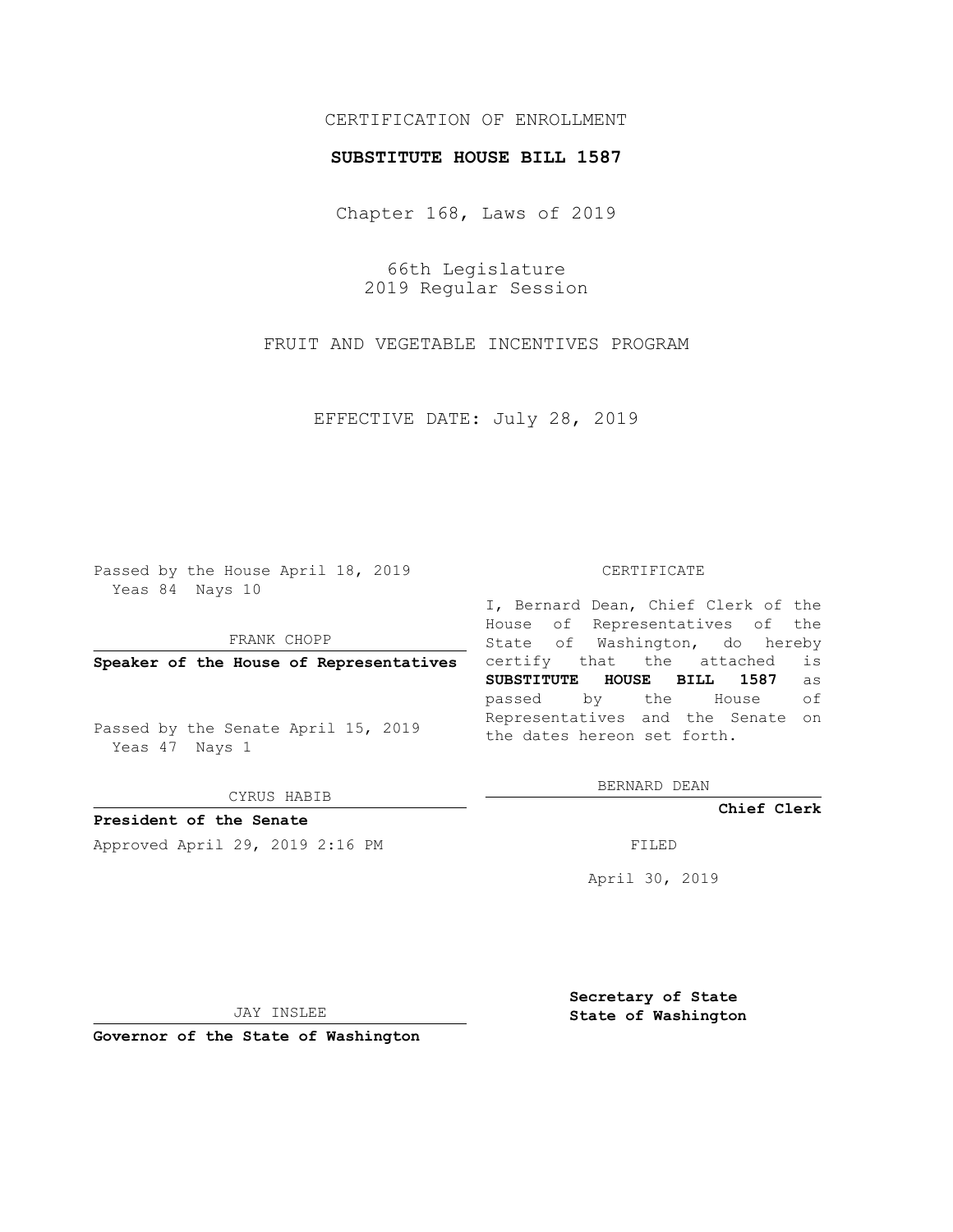### **SUBSTITUTE HOUSE BILL 1587**

AS AMENDED BY THE SENATE

Passed Legislature - 2019 Regular Session

# **State of Washington 66th Legislature 2019 Regular Session**

**By** House Appropriations (originally sponsored by Representatives Riccelli, Entenman, Harris, Stonier, Peterson, Chandler, Gregerson, Thai, Senn, Hudgins, Macri, Lekanoff, Griffey, Steele, Goehner, Wylie, Appleton, Chapman, Lovick, Shewmake, Valdez, Bergquist, Morris, Doglio, Robinson, Tharinger, Goodman, Pollet, Slatter, Morris, Doglio,<br>Ormsby, and Frame)

READ FIRST TIME 02/28/19.

1 AN ACT Relating to increasing access to fruits and vegetables for 2 individuals with limited incomes; adding a new section to chapter 43.70 RCW; and creating a new section.3

4 BE IT ENACTED BY THE LEGISLATURE OF THE STATE OF WASHINGTON:

 NEW SECTION. **Sec. 1.** (1) The legislature finds that nearly eleven percent of Washington households, including more than two hundred eighty thousand children, are food insecure with limited or uncertain availability of nutritionally adequate and safe foods. The legislature further finds that food insecurity contributes to poor quality diets; chronic medical conditions such as diabetes, heart disease, and hypertension; and negative outcomes for children and families, including harmful effects on behavioral health. Further, food insecurity disproportionately affects people with low incomes, people of color, and rural residents.

 (2) The legislature finds that food assistance programs such as 16 the special supplemental nutrition program for women, infants, and children and the supplemental nutrition assistance program are effective in significantly reducing food insecurity; that 19 participants report difficulty affording and accessing healthy foods; and that fruit and vegetable consumption among such food assistance program participants is far below national dietary guidelines.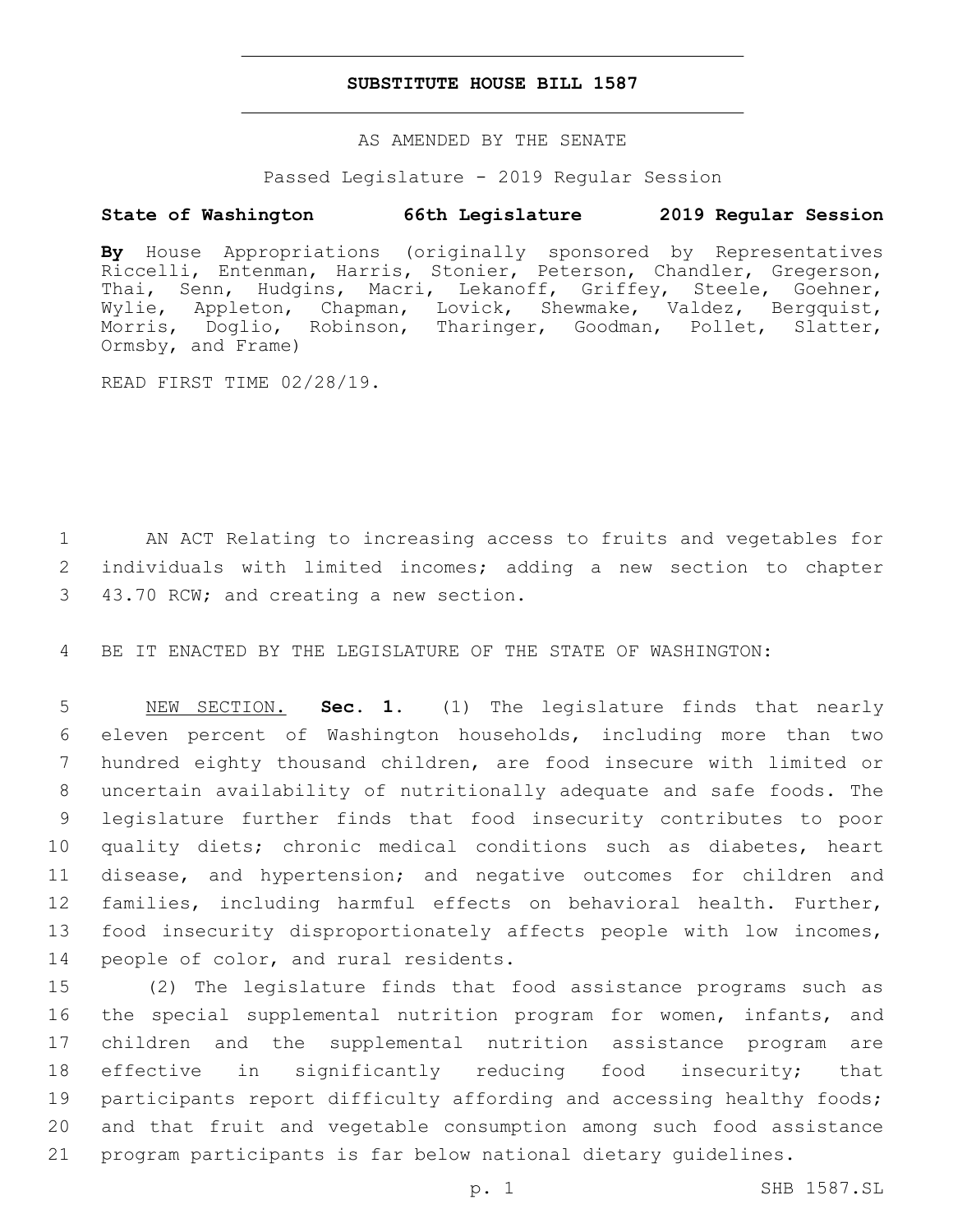(3) The legislature finds that the state department of health has successfully managed a food insecurity nutrition incentives grant from the United States department of agriculture that provides a framework for providing fruit and vegetable incentives for low-income shoppers and that those federal funds are set to expire in March 2020. Further, the legislature finds that more than two million dollars in fruit and vegetable incentives have been redeemed by food insecure Washingtonians through this grant, helping to alleviate food insecurity and increase fruit and vegetable consumption.

 (4) Therefore, the legislature intends to create a state fruit and vegetable incentives program to benefit people who are food 12 insecure, our agricultural industry, and retailers across the state.

 NEW SECTION. **Sec. 2.** A new section is added to chapter 43.70 14 RCW to read as follows:

 (1) The fruit and vegetable incentives program is established to increase fruit and vegetable consumption among food insecure individuals with limited incomes. The fruit and vegetable incentives 18 program includes:

 (a) Farmers market basic food incentives to provide eligible participants with extra benefits to purchase fruits and vegetables at authorized farmers markets when the participant uses basic food 22 benefits;

 (b) Grocery store basic food incentives to provide eligible participants with extra benefits to purchase fruits and vegetables at authorized grocery stores when the participant uses basic food 26 benefits; and

 (c) Fruit and vegetable vouchers provided by a health care provider, health educator, community health worker, or other health professional to an eligible participant for use at an authorized 30 farmers market or grocery store.

 (2) Subject to the availability of amounts appropriated for this specific purpose, the department shall administer the fruit and vegetable incentives program. As part of its duties, the department 34 shall:

 (a) Collaborate with other state agencies whose missions and programs closely align with the fruit and vegetable incentives program, including the department of social and health services and the department of agriculture, in the development and implementation 39 of the program;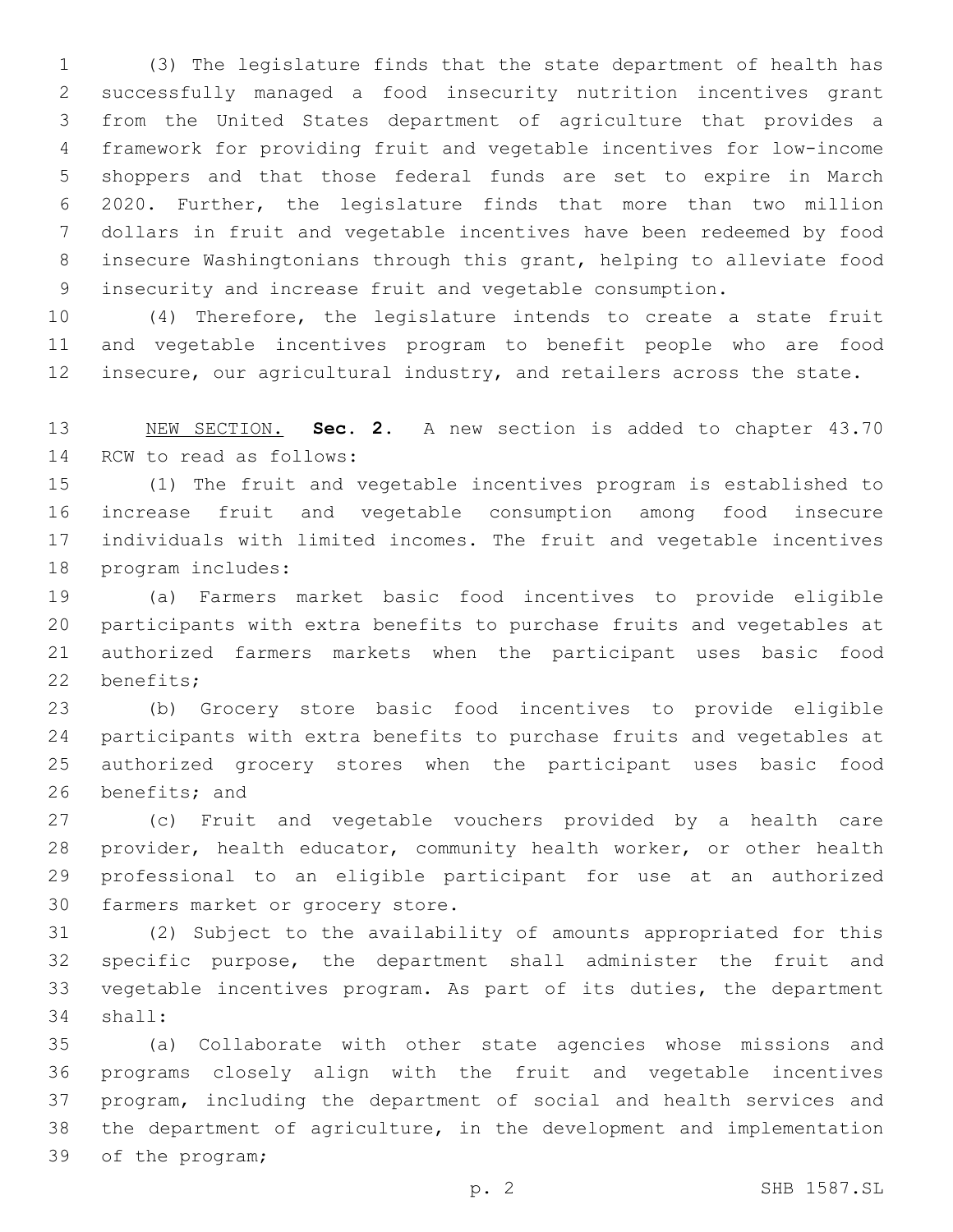(b) Provide resources, coordination, and technical assistance to program partners for targeted outreach to food insecure populations and for administration of the program. Program partners may include farmers markets, grocery stores, government agencies, health care 5 systems, and nonprofit organizations; and

(c) Adopt rules to implement this section.6

 (3) Farmers market basic food incentives may be provided to eligible participants for use at farmers markets authorized by the department. The incentives are additional funds that may be used to purchase eligible fruits and vegetables as defined by the department. When authorizing a participating farmers market, the department may give preference to a farmers market that accepts or has previously accepted supplemental nutrition assistance program benefits, has the capacity to accept supplemental nutrition assistance program benefits, or is located in a county with a high level of food 16 insecurity, as defined by the department.

 (4) Grocery store basic food incentives may be provided to eligible participants for use at a grocery store that is an authorized supplemental nutrition assistance program retailer and approved by the department. The incentives are additional funds that may be used to purchase eligible fruits and vegetables as defined by the department. When approving a participating grocery store, the department may give preference to a store that is located in a county 24 with a high level of food insecurity.

 (5) Fruit and vegetable vouchers are cash-value vouchers that may be distributed by a participating health care provider, health educator, community health worker, or other health professional to a patient who is eligible for basic food and has a qualifying health 29 condition, as defined by the department, or is food insecure. The voucher may be redeemed at a participating retailer, including an authorized farmers market or grocery store. The department shall approve participating health care systems and may give preference to systems that have operated fruit and vegetable prescription programs, routinely screen patients for food insecurity, have a high percentage of patients who are medicaid clients, or are located in a county with 36 a high level of food insecurity.

 (6) Subject to the availability of funds, the department must evaluate the fruit and vegetable incentives program effectiveness. When conducting the evaluation, the department must collect information related to fruit and vegetable consumption by eligible